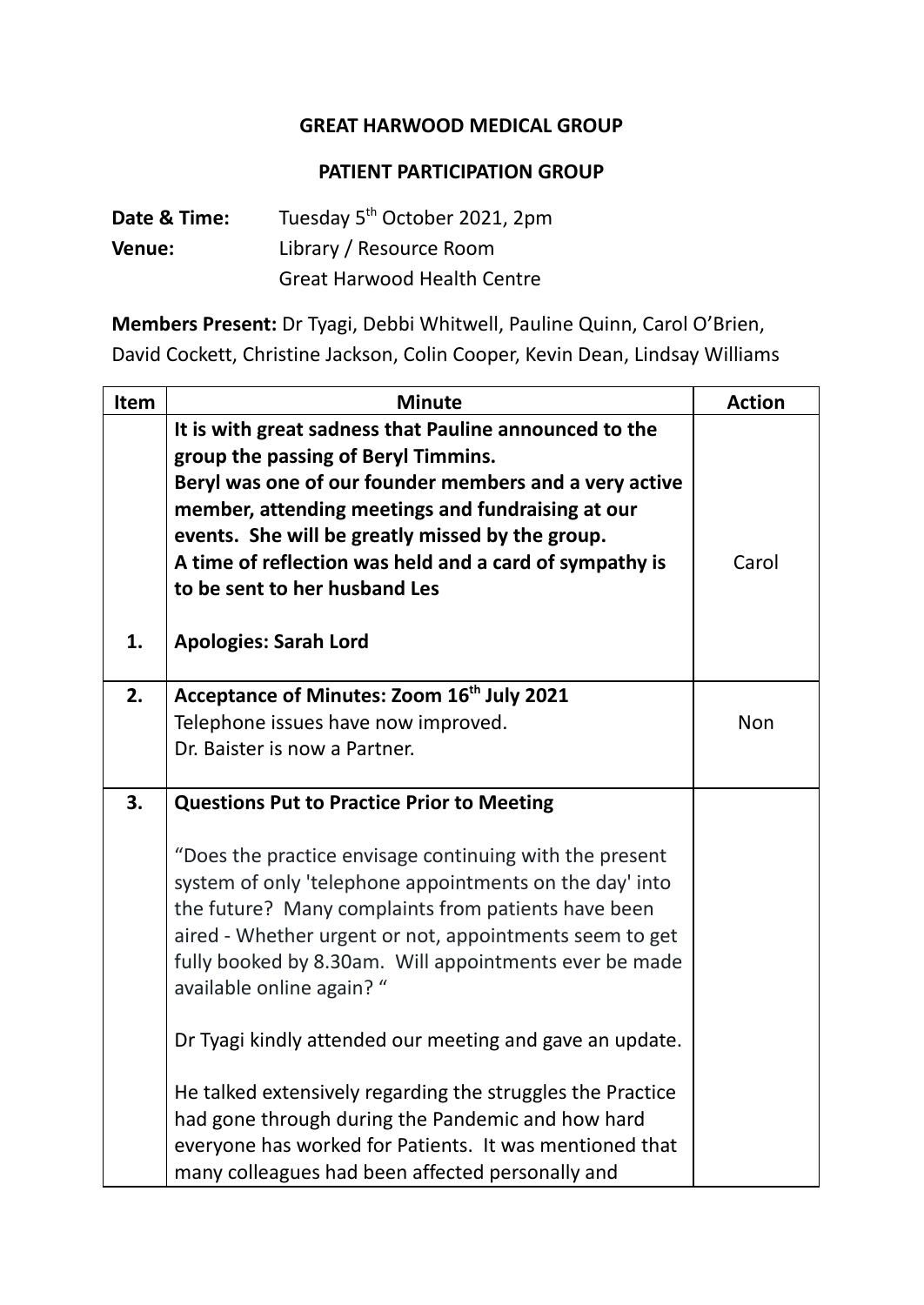| maximum effort was given by the strong, cohesive<br>Practice team and it was hurtful when complaints are<br>received.                                                                                                                                                                                                                                                                                                                                                                                                                                                                                                                                                            |       |
|----------------------------------------------------------------------------------------------------------------------------------------------------------------------------------------------------------------------------------------------------------------------------------------------------------------------------------------------------------------------------------------------------------------------------------------------------------------------------------------------------------------------------------------------------------------------------------------------------------------------------------------------------------------------------------|-------|
| Their job had been made more difficult with the public<br>being under the false impression that Practices had been<br>closed for two years. However, they have tried their very<br>best to accommodate Patients as and when they can and<br>also following the Government Guidelines.                                                                                                                                                                                                                                                                                                                                                                                            |       |
| The Practice now offer; 'face to face' (although takes<br>longer due to the extra cleaning protocol) and 'telephone'<br>appointments. Dr. Baister put the suggestions forward for<br>bookable appointments available at 8am for the same day<br>of the following week. Although an excellent addition it<br>was asked if this would put extra pressure on the phone<br>system at what is already a busy time of day for incoming<br>calls for 'on the day appointments'. Could the time be<br>changed?<br>It was acknowledged and appreciated by the PPG and<br>other Patients that Patient care has continued to be<br>delivered under very difficult circumstances compared to | Sarah |
| many other Practices and areas in the country during the<br>Pandemic.<br>Dr Tyagi stated that the ways in which appointments are<br>offered are looked at every three/four months. However,                                                                                                                                                                                                                                                                                                                                                                                                                                                                                      |       |
| he would welcome any suggestions made by the PPG<br>regarding appointment systems.                                                                                                                                                                                                                                                                                                                                                                                                                                                                                                                                                                                               |       |
| It was raised that there is much confusion with the<br>appointment system for the Covid booster<br>vaccination, but he reassured Patients that what<br>ever way an appointment was booked the Practice<br>system was updated.                                                                                                                                                                                                                                                                                                                                                                                                                                                    |       |
| The Practice is trying to resume other general<br>clinics eg. yearly MOT and baby clinics but not until                                                                                                                                                                                                                                                                                                                                                                                                                                                                                                                                                                          |       |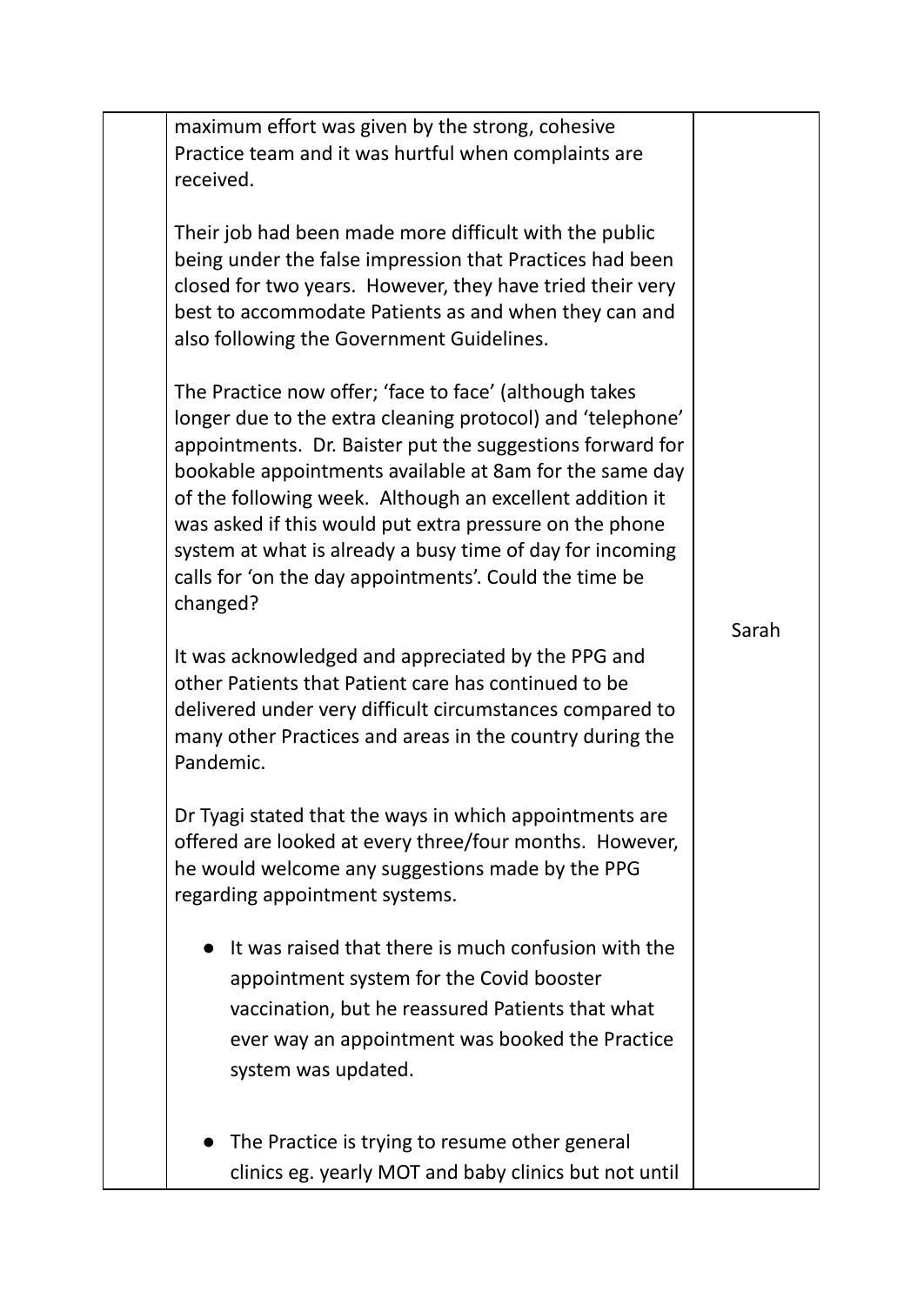|    | after the flu clinics have ended. However the CCG<br>decide what clinics can resume not individual<br>Practices.<br>The PCN is looking at our Practice from April 2022<br>holding 'out of hours' appointments 'face to face'.<br>At present its mainly telephone appointments. |                     |
|----|--------------------------------------------------------------------------------------------------------------------------------------------------------------------------------------------------------------------------------------------------------------------------------|---------------------|
| 4. | GHMG-a) On-going b)new developments                                                                                                                                                                                                                                            |                     |
|    | • We have two new Receptionists; Beth & Rachel and<br>two new trainee GPs Dr Ken Nweke (until February)<br>& Dr Fatima Lawal (until February).                                                                                                                                 |                     |
|    | All other issues discussed above in previous<br>section.                                                                                                                                                                                                                       |                     |
| 5. | PPG - NB. During Covid and to-date there is no active<br>Patient Participation Board and Hyndburn PPG group                                                                                                                                                                    |                     |
|    | a) Toys - Due to COVID it's our view that this service<br>should not resume. A message is to be put on<br>social media regarding this development and to<br>encourage patients to bring their own toys etc to<br>keep children occupied.                                       | Lindsay             |
|    | Toys to be disposed of; Mention to Dr Ireland first<br>as she kindly donated some of the toys.                                                                                                                                                                                 | David/Dr<br>Ireland |
|    | b) Tesco Bags of $\text{Help}$ - David has managed to secure<br>an extension for our funding deadline until August<br>2022.                                                                                                                                                    |                     |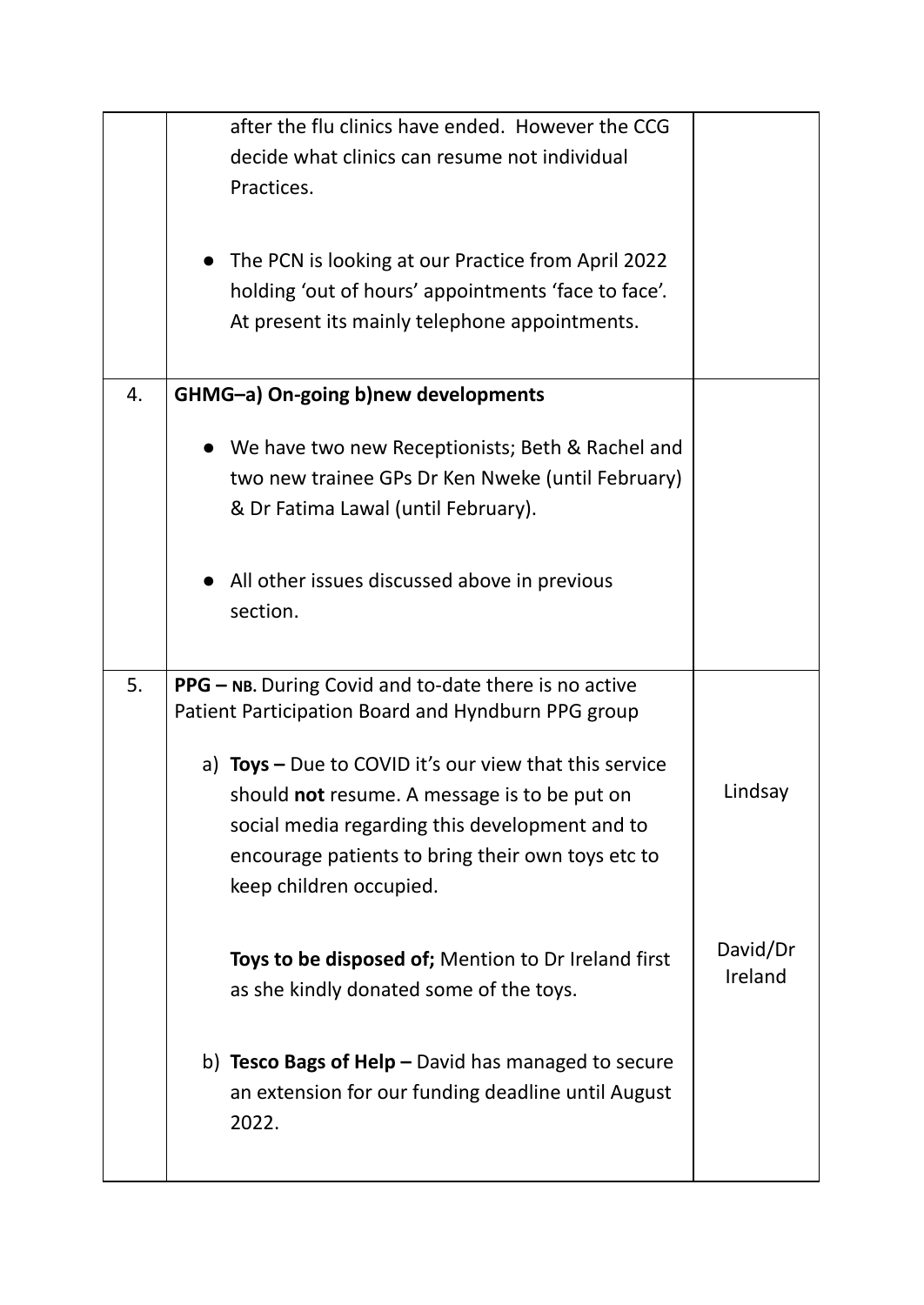| c) Activities Booklet $-$ In order to get our booklet                                            |           |
|--------------------------------------------------------------------------------------------------|-----------|
| updated we have attended; Crying of Town Fair,                                                   |           |
| Let's Move Hyndburn, Barriers to Activities, CAG                                                 |           |
| meeting and Trinity Open Day                                                                     |           |
|                                                                                                  |           |
| Contact made and received updates from -                                                         |           |
| Bank Mill House, Carers Link Lancashire,                                                         |           |
| Hyndburn Ramblers, Trinity URC Methodist Church,                                                 |           |
| U3A, Civic Society, Community Activity Group.                                                    |           |
|                                                                                                  |           |
| Contacted but no update received to-date -                                                       |           |
| Churchfield House, Up & Active                                                                   |           |
| <b>Organisations still to be contacted -</b>                                                     |           |
| Cafe Latte (Dementia Cafe), Libraries (excluding                                                 |           |
| Accrington), Cross Axes (veterans cafe),                                                         |           |
| Lyndon House, Townfield House, CVS, 1 <sup>ST</sup> Call                                         |           |
| Hyndburn, Community Solutions, Royal British                                                     |           |
| Legion, Stepping Out.                                                                            |           |
|                                                                                                  |           |
| New Activities to possibly include -                                                             |           |
| Uniformed Groups, Pat Whitehead - Ongoing<br>Tesco Breakfast Club, Trinity Brass, Bowling Clubs, |           |
| Cricket Club, Great Harwood FC, Great Harwood                                                    |           |
| Otters, Soroptimist, Rotary.                                                                     |           |
|                                                                                                  |           |
| Family orientated activities -                                                                   |           |
| Many thanks to Lindsay for providing a                                                           |           |
| comprehensive list                                                                               |           |
|                                                                                                  |           |
| To include a; Self help section - Samaritans,<br>Silverline, Cruise, Smile etc                   |           |
|                                                                                                  |           |
| To remove; Halcyon Studio as all activities have to                                              |           |
| Be 'not for profit, free or minimal charge'.                                                     |           |
|                                                                                                  | Executive |
| Local printers will be approached for costings for                                               |           |
| printing eg. Ellisons (Rishton)                                                                  |           |
|                                                                                                  |           |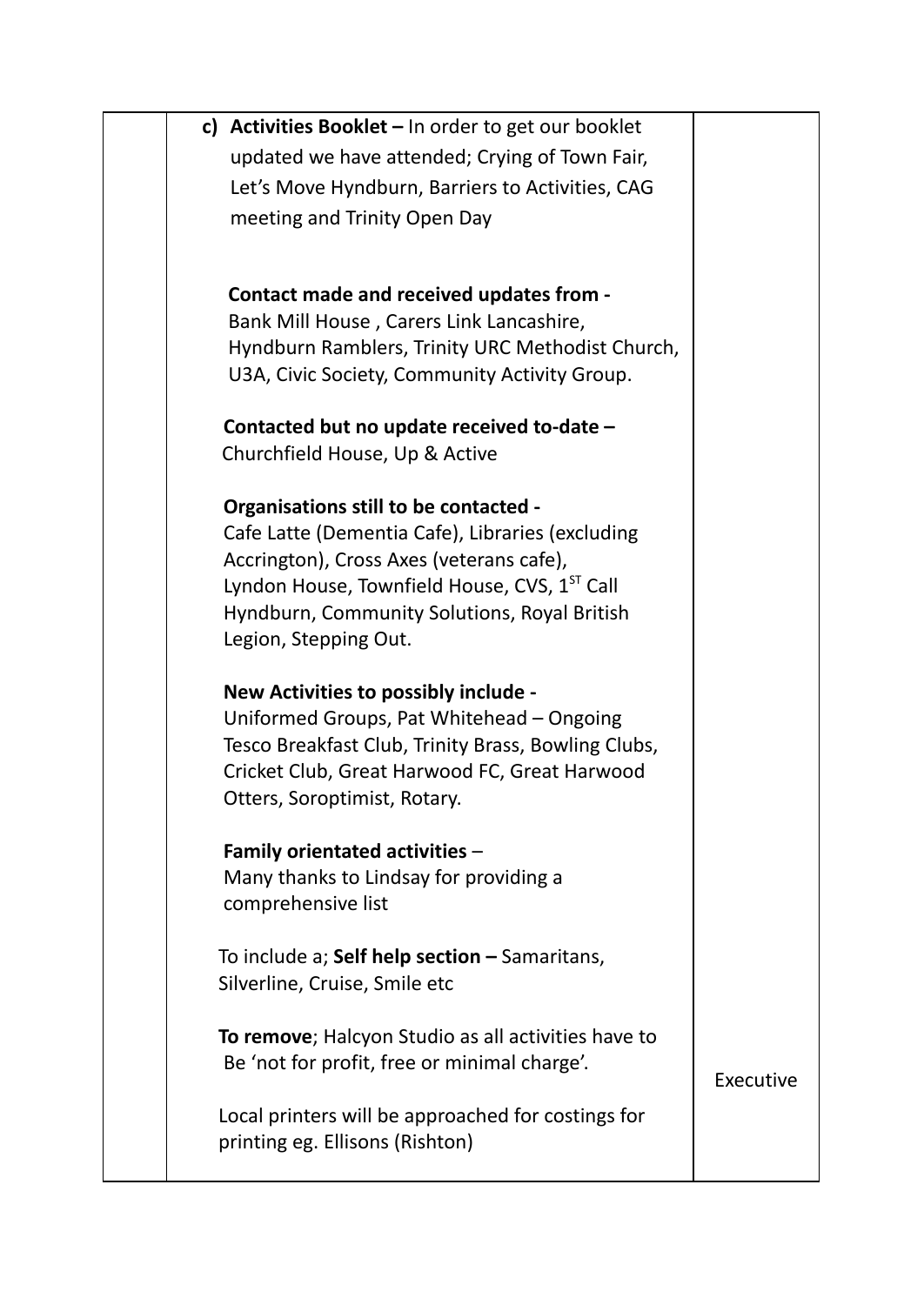|    | d) Mercer Hall -<br>A letter was read out regarding the re-location of<br>the Mercer Hall swimming pool to Wilson Playing<br>Fields in Clayton-le-moors (as discussed at the<br>recent CAG meeting). It was decided by our<br>members that due to our booklet aiding the health<br>and wellbeing of the community that we should                                                                                                                                                                                                                                                  | Carol |
|----|-----------------------------------------------------------------------------------------------------------------------------------------------------------------------------------------------------------------------------------------------------------------------------------------------------------------------------------------------------------------------------------------------------------------------------------------------------------------------------------------------------------------------------------------------------------------------------------|-------|
|    | send a letter to Lyndsey Sims the CEO of Hyndburn<br>Leisure Trust regarding them considering a brown<br>field site; Brittania Mill, Great Harwood.                                                                                                                                                                                                                                                                                                                                                                                                                               |       |
| 6. | <b>Feedback from Patients</b><br>Following an email sent to all of the PPG regarding<br>their continued membership of the group we<br>received the following replies;<br>To remain members; Christine Jackson, Julia<br>Ashworth, Alan Wilkinson, Graeme O'Neill, Pauline<br>Quinn, Carol O'Brien, David Cockett, Kevin Dean,<br>Colin Cooper.<br>Relinquish membership; Beryl Chippendale, Keith<br>Sudders, Mohammed Yasir, Margaret Duckworth,<br>Alison Middleton.<br><b>New member; Lindsay Williams</b><br>The group welcome Lindsay and feel she will be<br>a great asset. |       |
| 7. | <b>Newsletter - Not to be continued at this time.</b><br>The members felt that due to there being<br>changes for booking appointments; appointments<br>available at 8am for same day the following week/<br>Patients can been seen face to face and telephone<br>that this information should be conveyed to Patients<br>both electronically and the Practice website.                                                                                                                                                                                                            | Sarah |
| 8. | <b>Any Other Business</b><br>Our Treasurer David gave an update of our finances.<br>At present we have £1679 which includes £1000                                                                                                                                                                                                                                                                                                                                                                                                                                                 |       |